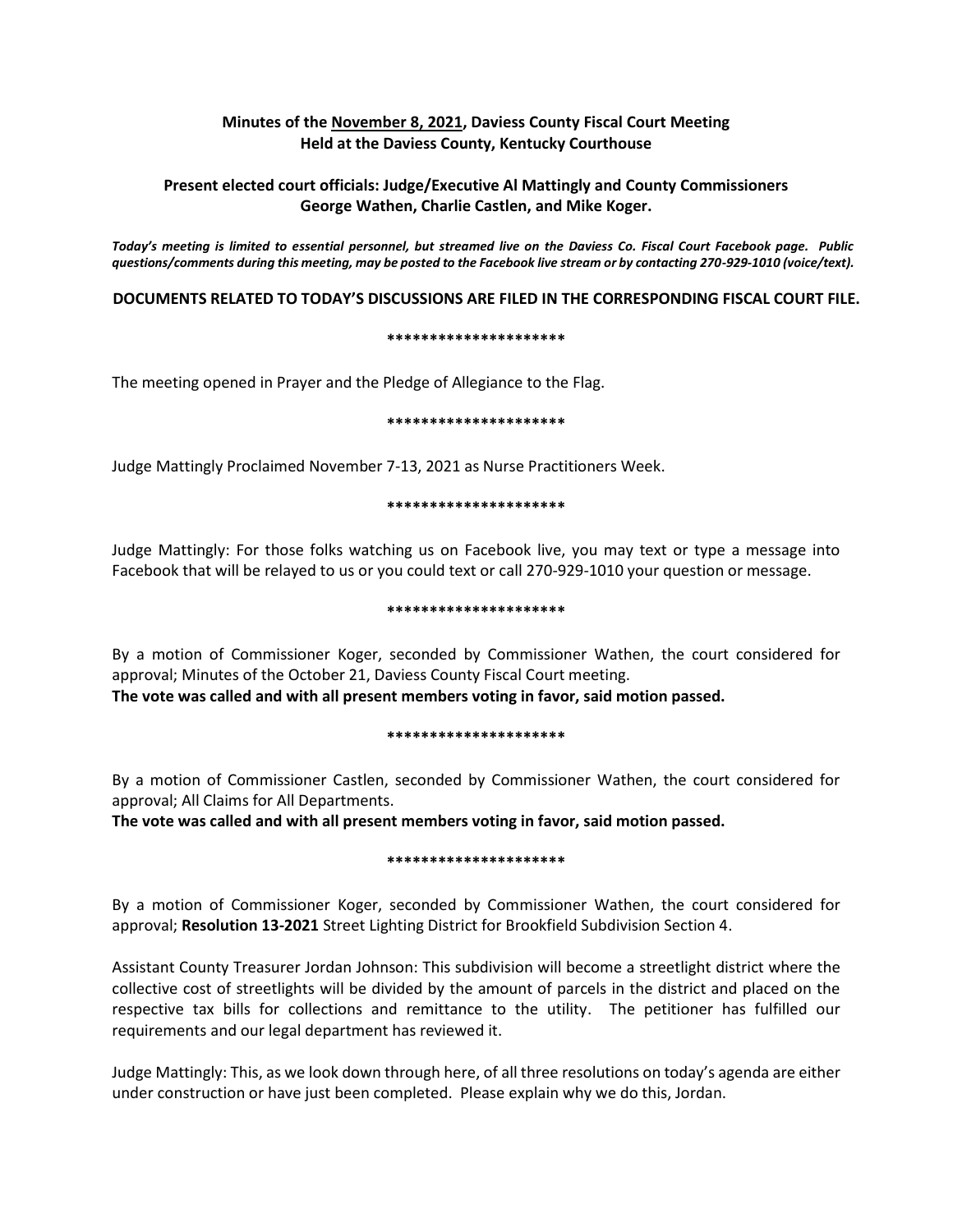Mr. Johnson: Either the developer or a subdivision petitioner must petition fiscal court to create a street lighting district. This petition shall have signatures of a minimum of 70% of said subdivision homeowners.

Judge Mattingly: Okay, so a subdivision with 100 homes, 70 of those homeowners would have to come in and say we have a petition we want a street lighting district and then we would go through all the motions to find out the cost and that cost would be apportioned to everyone in the subdivision, not just those who signed the petition, and placed on their tax bill.

Commissioner Castlen: I know this specifically mentions section 4, and the map that we have shows several phases, which indicates they are doing these in phases. Could a subdivision or does it have to be all of the existing subdivisions you just discussed with Jordan or could it be a portion?

County Attorney Claud Porter: Generally, those are done by units as they are developed. This is a section and you'll notice this in each section. Next they'll have a portion of each section so they don't want to develop them all at the same time. Just like they don't want to put all of the streets and curbs at the same time. This way they only have to develop a portion at a time. They could put one street lighting district in for the whole section, it's just that the cost is a little prohibitive and they'd rather do it as they go.

Judge Mattingly: Let's go back to your (Commissioner Castlen) question. I think, once all the sections or the divisions have been built out, it becomes a subdivision and I don't believe you could create a partial lighting district.

County Attorney Porter: No, not in one that's already completed. I guess, I misunderstood Commissioner Castlen's question. Once it's completed then it is a whole subdivision.

Judge Mattingly: …and has to be done in its entirety.

County Attorney Porter: Yes.

# **The vote was called and with all present members voting in favor, said motion passed.**

## **\*\*\*\*\*\*\*\*\*\*\*\*\*\*\*\*\*\*\*\*\***

By a motion of Commissioner Castlen, seconded by Commissioner Wathen, the court considered for approval; **Resolution 15-2021** Street Lighting District for Deer Valley Subdivision Section 4, Unit 4.

Mr. Johnson: The developer/petitioner has fulfilled all requirements and our legal department has reviewed it.

## **The vote was called and with all present members voting in favor, said motion passed.**

## **\*\*\*\*\*\*\*\*\*\*\*\*\*\*\*\*\*\*\*\*\***

By a motion of Commissioner Koger, seconded by Commissioner Castlen, the court considered for approval; **Resolution 16-2021** Street Lighting District for Deer Valley Subdivision Section 4, Unit 5.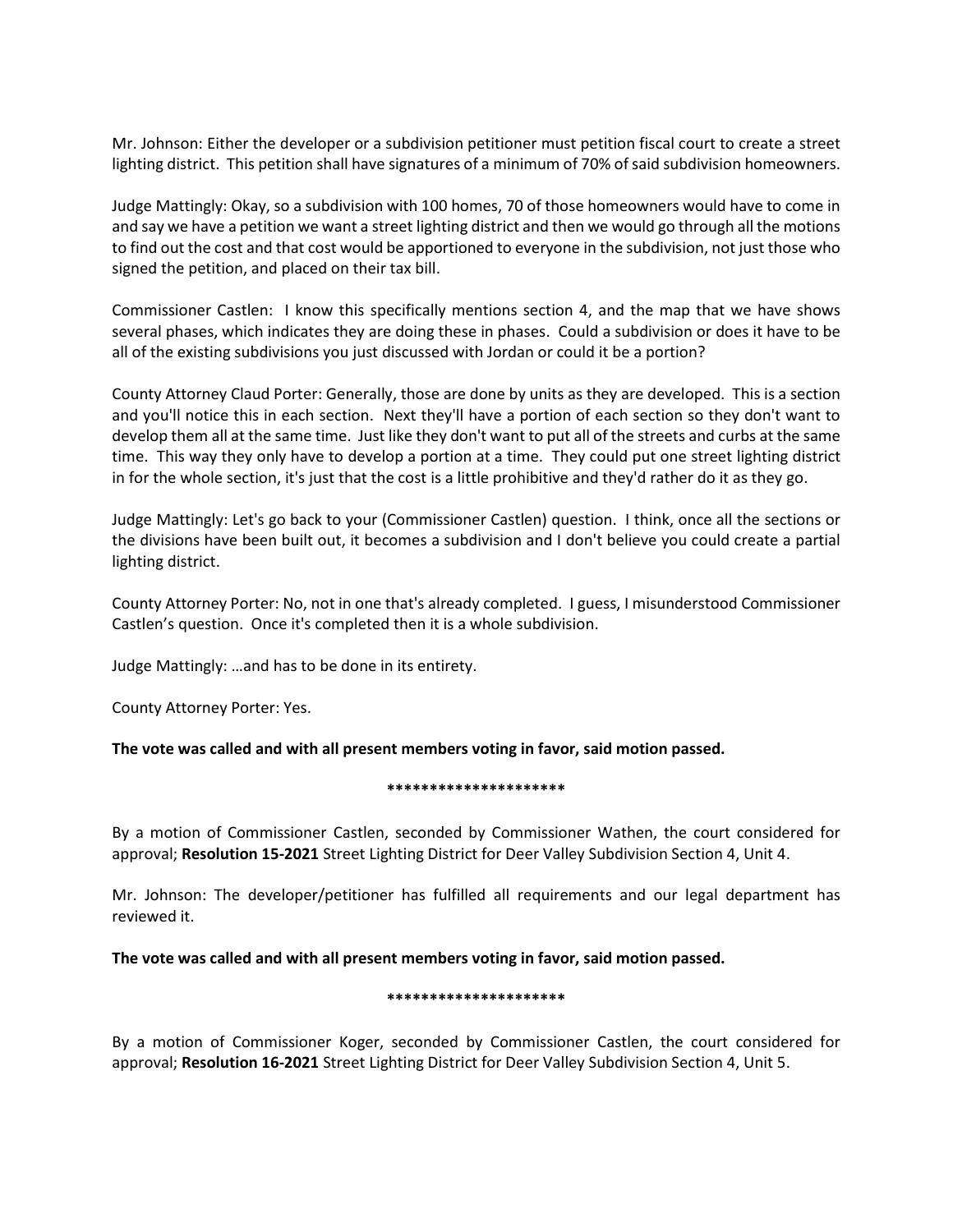Mr. Johnson: The developer/petitioner has fulfilled all requirements and our legal department has reviewed it.

## **The vote was called and with all present members voting in favor, said motion passed.**

### **\*\*\*\*\*\*\*\*\*\*\*\*\*\*\*\*\*\*\*\*\***

By a motion of Commissioner Wathen, seconded by Commissioner Castlen, the court considered for approval; Contract with Strategic Adventures for Blackford Creek Property Feasibility Study

David Smith: Back in 2009, Browning Ferris Industries donated to Daviess County just under 80 acres of land on the corner of Kelley Cemetery Road and Chestnut Grove Road and the county really hasn't done much with that property. Former County Commissioner Jim Lambert had, at times, discussed possibly putting in a nature preserve on that land with trails and maybe picnic areas. We think there may be an opportunity for a grant for us to develop this land into more of an outdoor adventure area. The land itself is somewhat restricted - we cannot have four-wheelers and such at the site. They don't want anything to interfere with the superfund site next door. It needs to be something that doesn't heavily impact the land. Strategic Adventures studied a site in London, Kentucky and their CVB has created an outdoor adventure area at a former state park per their study. This contract with them is to do something similar for \$9,500, plus travel. They will explore all different types of outdoor adventure applications including, but not limited to, zip lining, challenge courses, and skywalks. If this contract is approved, they can visit the site and others, per our direction, and following their visit(s), can have a report back to the court within approximately 30-days. They may review up to 3 local sites if the court desires. Once we are able to better understand what we have and what we are able to do, we can pursue grants.

Judge Mattingly: Commissioners, we budgeted \$10,000 for this. I think it's timely if we decide to move forward with it, because there are so many grants out there for this type of venture. As a matter of fact, there are a lot of grants out there from 80/20 to 100% and it's just an opportunity to take advantage of those dollars.

Commissioner Wathen: Does this study include the possibility of nature trails?

Mr. Smith: The only thing that would be a nature trail-esque would be like an elevated trail or what are called skywalks. These are trails elevated 10 to 20 feet up off the ground where you would be walking at tree level.

Commissioner Wathen: I asked because I know there are many grants out there currently for nature trails.

Mr. Smith: The issue from this is this will also not only deal with the physical characteristics, but whether or not this market would support such a venture. That's part of it too to see if it's even financially viable whereas nature trail types of things don't have income. They're just trails and this is as much as anything a market analysis as well as a physically work analysis.

Judge Mattingly: We would probably be hard-pressed to get anybody to bid on operating a nature trail, but you're right Commissioner, there is a lot of money out there for those trails. Commissioner, you also brought up a very good question about liability since we're talking about zip lining. Jordan, would you mind explaining to us what you found out through KACo?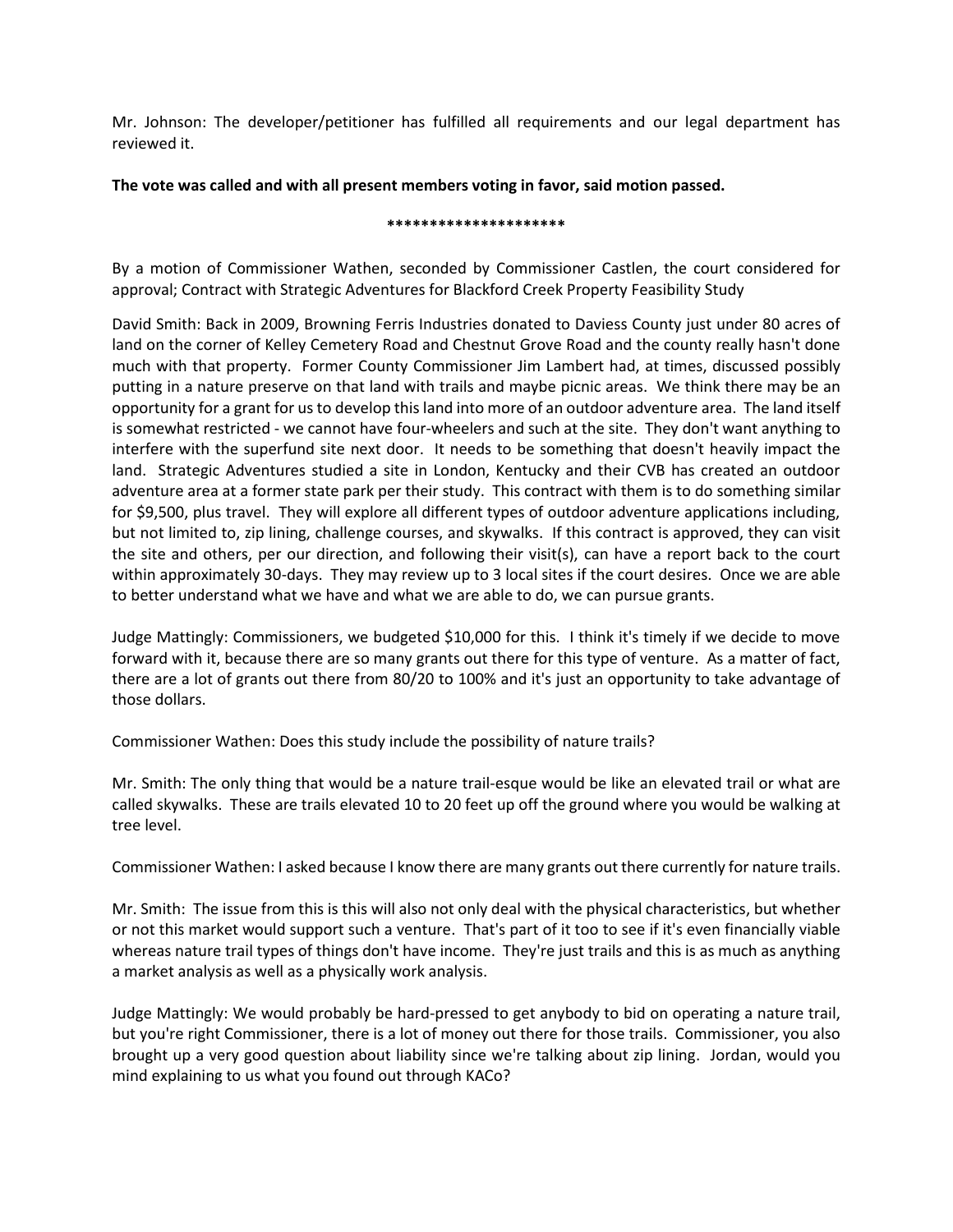Mr. Johnson: We would contract with someone to operate the venture and would not have a part in the operations. The contractor would have the necessary business and operating insurance (and through a contract we would have with them) shall be held harmless. We would not take on any additional liability.

Judge Mattingly: It's kind of like several years before we took over the gun club. Operating the gun club as a county parks division, we contracted with private operators and they had to provide us with liability insurance. Same thing as Little Hurricane where they provide their own liability insurance.

Mr. Johnson: Yes, correct.

Commissioner Wathen: We would not build this structure…

Mr. Smith: We would only use the grant to build the structure.

Commissioner Wathen: That would make us the builders of it, wouldn't it?

Judge Mattingly: We would contract it.

Commissioner Wathen: But we're responsible if we contract…

Treasurer Hendrix: By the nature that the fiscal court owns it, we absolutely will have increased liability. It won't be the entire liability as Jordan said, because we would have the operator have the primary insurance, but they will always name the court as secondary.

Judge Mattingly: We are always what Claude calls "deep pockets".

County Attorney Porter: That's right.

Judge Mattingly: That's why you carry umbrella insurance if your primary insurance fails then you can fall back on that.

**The vote was called and with all present members voting in favor, said motion passed.**

## **\*\*\*\*\*\*\*\*\*\*\*\*\*\*\*\*\*\*\*\*\***

By a motion of Commissioner Koger, seconded by Commissioner Wathen, the court considered for approval; Promote Mark Wagner to Service Technician eff. 11/9/2021

## **The vote was called and with all present members voting in favor, said motion passed.**

## **\*\*\*\*\*\*\*\*\*\*\*\*\*\*\*\*\*\*\*\*\***

By a motion of Commissioner Wathen, seconded by Commissioner Castlen, the court considered for approval; Reclassify the following employees to Building and Grounds Technician:

- Bruce Williams Mark Irby
- Steve Wilkerson Kevin O'Hearn

## **The vote was called and with all present members voting in favor, said motion passed.**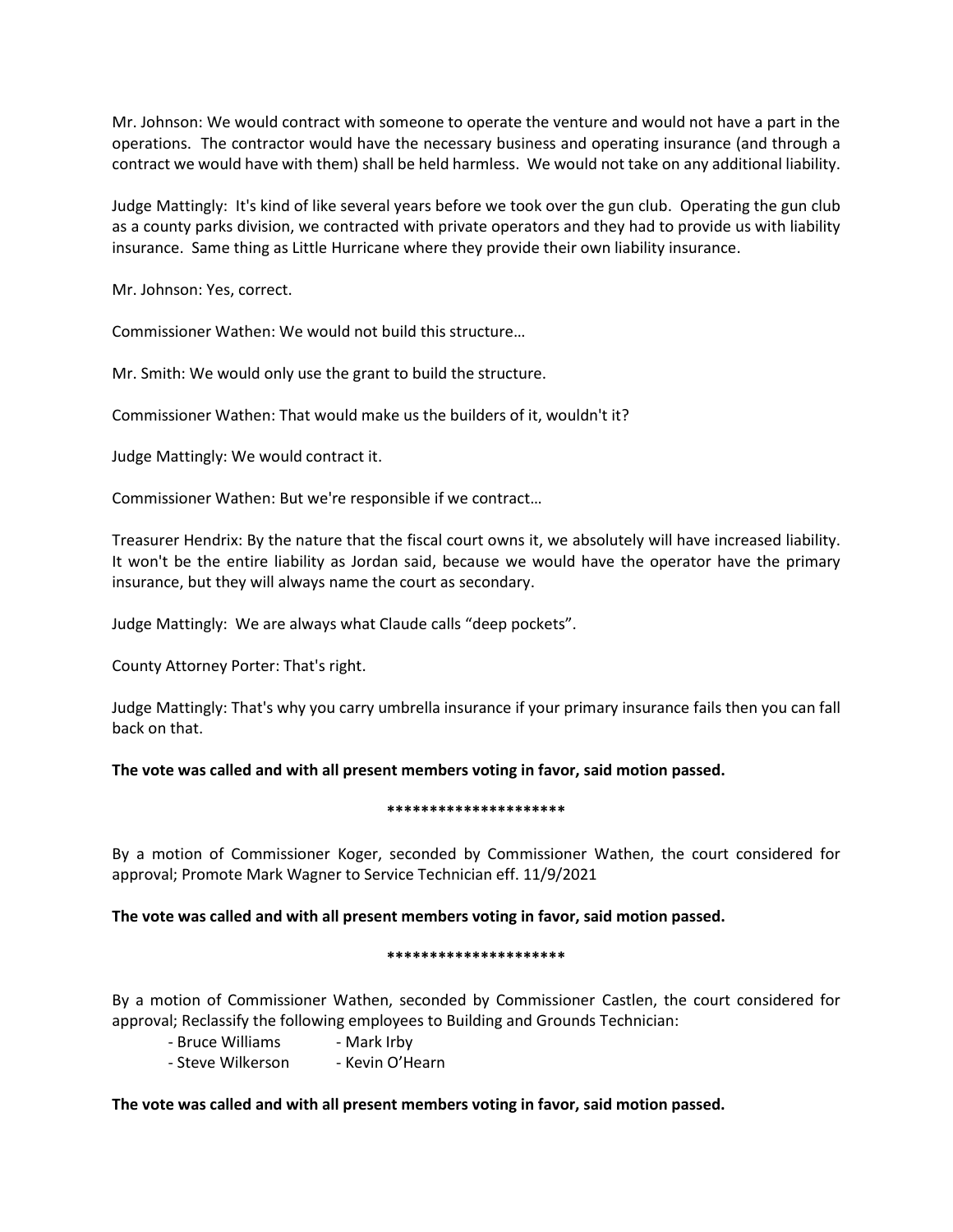#### **\*\*\*\*\*\*\*\*\*\*\*\*\*\*\*\*\*\*\*\*\***

## **No other business was brought before the Daviess County Fiscal Court.**

**\*\*\*\*\*\*\*\*\*\*\*\*\*\*\*\*\*\*\*\*\***

**No Public Comments were received.** 

**\*\*\*\*\*\*\*\*\*\*\*\*\*\*\*\*\*\*\*\*\***

# **Comments by Daviess County Fiscal Court:**

Commissioner Castlen wished all Veterans a Happy Veteran's Day.

Commissioner Wathen thanked those that put on the many Veteran's Day events

Judge Mattingly invited everyone to the groundbreaking of the new Animal Clinic tomorrow at 2:30 pm. We've already started getting a few calls from counties in the surrounding areas wanting to know if they could partake of the services that we offer and that's always a good thing because we're very cognizant of the cost of things that we do, but I think Daviess County and each and every one of the Commissioners, I won't speak for them, but I think, I know their heart, we had a choice, we could either put down a small number of animals with by doing this clinic or we could put down lots of animals and I don't believe any of us want to see us go from a very small number of animals being put down to a large number.

Judge Mattingly: We have partnered with Audubon Area Community Services (AACS) and GRADD to administer and distribute an additional \$200,000 in funds to be used for utilities. What's unique about this is there are lots of funds out there that get money for past due electric and gas bills, but there are no funds that I'm aware of that will also give you money to help cover waste water/RWRA cost. These funds are being distributed by AACS alongside the LIHEAP Program, which is also an available utility assistance program.

I received a letter from Hopkins County thanking us for our emergency management search and rescue teams over 20 people and seven canines assistance in a recent emergency need.

## **\*\*\*\*\*\*\*\*\*\*\*\*\*\*\*\*\*\*\*\*\***

By a motion of Commissioner Castlen, seconded by Commissioner Wathen, the court considered for approval; Enter into Closed Session per KRS 61.810 (1) (c) Discussions of proposed or pending litigation against or on behalf of the public agency.

-No action was taken.

**The vote was called and with all present members voting in favor, said motion passed.**

## **\*\*\*\*\*\*\*\*\*\*\*\*\*\*\*\*\*\*\*\*\***

Without objection, Judge/Executive Mattingly adjourned the meeting. **SO ORDERED THAT COURT STAND ADJOURNED.**